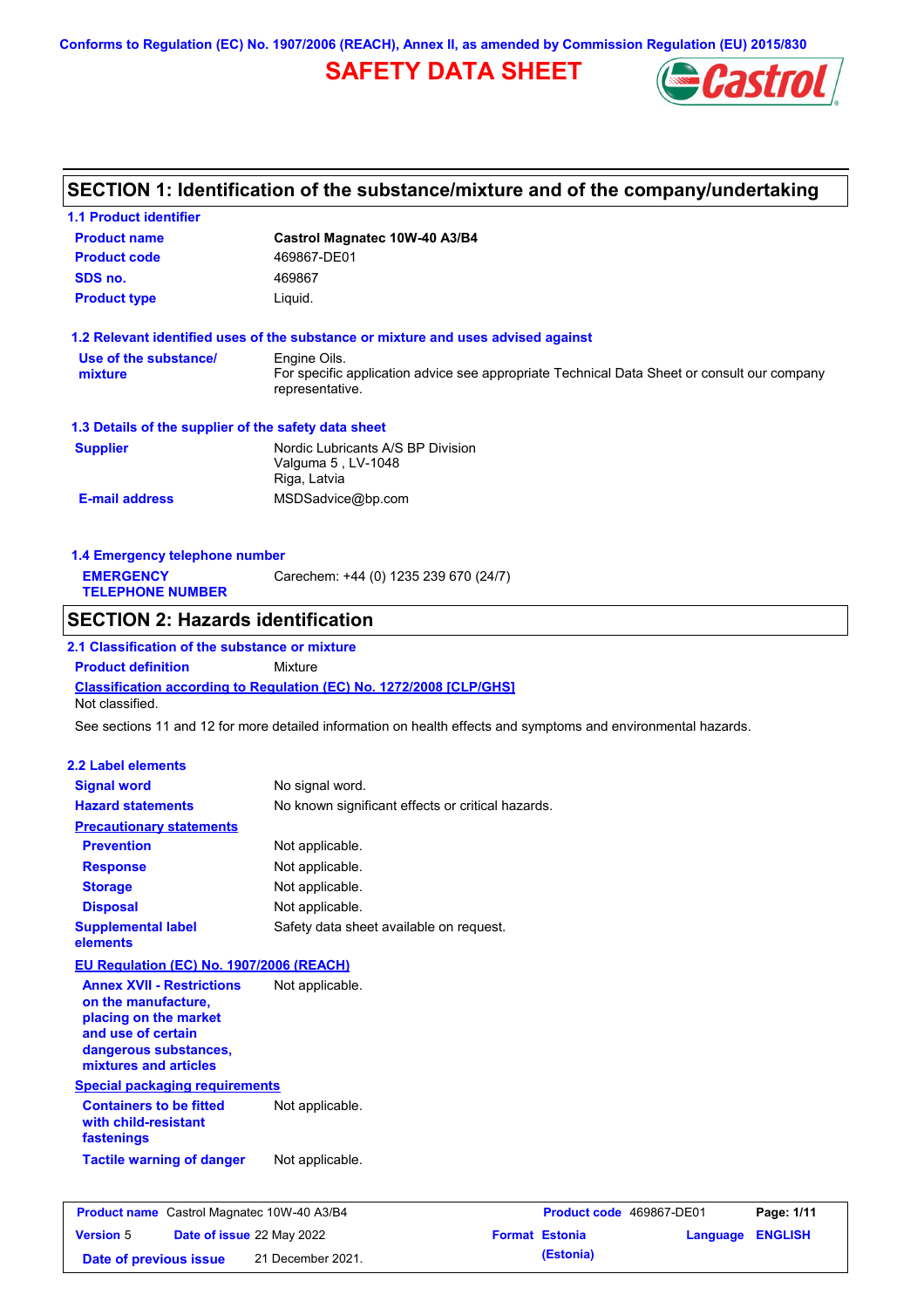## **SECTION 2: Hazards identification**

| 2.3 Other hazards                                                                                                        |                                                                                                                                                                                                                                                                                                                          |
|--------------------------------------------------------------------------------------------------------------------------|--------------------------------------------------------------------------------------------------------------------------------------------------------------------------------------------------------------------------------------------------------------------------------------------------------------------------|
| <b>Results of PBT and vPvB</b><br>assessment                                                                             | Product does not meet the criteria for PBT or vPvB according to Regulation (EC) No. 1907/2006,<br>Annex XIII.                                                                                                                                                                                                            |
| <b>Product meets the criteria</b><br>for PBT or vPvB according<br>to Regulation (EC) No.<br><b>1907/2006, Annex XIII</b> | This mixture does not contain any substances that are assessed to be a PBT or a vPvB.                                                                                                                                                                                                                                    |
| Other hazards which do<br>not result in classification                                                                   | Defatting to the skin.<br>USED ENGINE OILS<br>Used engine oil may contain hazardous components which have the potential to cause skin<br>cancer.<br>See Toxicological Information, section 11 of this Safety Data Sheet.<br>Experimental data on one or more of the components has been used to determine all or part of |

## **SECTION 3: Composition/information on ingredients**

#### **3.2 Mixtures**

| <b>Product definition</b>                                                                     | Mixture                                                                              |      |   |                                                                    |             |
|-----------------------------------------------------------------------------------------------|--------------------------------------------------------------------------------------|------|---|--------------------------------------------------------------------|-------------|
| Highly refined base oil (IP 346 DMSO extract < 3%). Proprietary performance additives.        |                                                                                      |      |   |                                                                    |             |
| <b>Product/ingredient</b><br>name                                                             | <b>Identifiers</b>                                                                   |      | % | <b>Regulation (EC) No.</b><br>1272/2008 [CLP]                      | <b>Type</b> |
| Distillates (petroleum), hydrotreated<br>heavy paraffinic                                     | REACH #: 01-2119484627-25<br>EC: 265-157-1<br>CAS: 64742-54-7<br>Index: 649-467-00-8 | - ≤5 |   | Asp. Tox. 1, H304                                                  | $[1]$       |
| Phosphorodithioic acid, mixed O,O-bis<br>(1,3-dimethylbutyl and iso-Pr) esters,<br>zinc salts | REACH #: 01-2119493626-26<br>EC: 283-392-8<br>CAS: 84605-29-8                        | - ≤3 |   | Skin Irrit. 2, H315<br>Eye Dam. 1, H318<br>Aquatic Chronic 2, H411 | $[1]$       |
| Arra Arrathera 4A for the full took of the 11 statements dealers at all core                  |                                                                                      |      |   |                                                                    |             |

the hazard classification of this product.

**See Section 16 for the full text of the H statements declared above.**

## **Type**

[1] Substance classified with a health or environmental hazard

[2] Substance with a workplace exposure limit

[3] Substance meets the criteria for PBT according to Regulation (EC) No. 1907/2006, Annex XIII

[4] Substance meets the criteria for vPvB according to Regulation (EC) No. 1907/2006, Annex XIII

[5] Substance of equivalent concern

[6] Additional disclosure due to company policy

Occupational exposure limits, if available, are listed in Section 8.

## **SECTION 4: First aid measures**

#### **4.1 Description of first aid measures**

| <b>Eye contact</b>                | In case of contact, immediately flush eyes with plenty of water for at least 15 minutes. Eyelids<br>should be held away from the eyeball to ensure thorough rinsing. Check for and remove any<br>contact lenses. Get medical attention.             |
|-----------------------------------|-----------------------------------------------------------------------------------------------------------------------------------------------------------------------------------------------------------------------------------------------------|
| <b>Skin contact</b>               | Wash skin thoroughly with soap and water or use recognised skin cleanser. Remove<br>contaminated clothing and shoes. Wash clothing before reuse. Clean shoes thoroughly before<br>reuse. Get medical attention if irritation develops.              |
| <b>Inhalation</b>                 | If inhaled, remove to fresh air. In case of inhalation of decomposition products in a fire,<br>symptoms may be delayed. The exposed person may need to be kept under medical<br>surveillance for 48 hours. Get medical attention if symptoms occur. |
| <b>Ingestion</b>                  | Do not induce vomiting unless directed to do so by medical personnel. Get medical attention if<br>symptoms occur.                                                                                                                                   |
| <b>Protection of first-aiders</b> | No action shall be taken involving any personal risk or without suitable training. It may be<br>dangerous to the person providing aid to give mouth-to-mouth resuscitation.                                                                         |

## **4.2 Most important symptoms and effects, both acute and delayed**

See Section 11 for more detailed information on health effects and symptoms. **Potential acute health effects Inhalation** Exposure to decomposition products may cause a health hazard. Serious effects may be delayed following exposure. **Ingestion** No known significant effects or critical hazards. **Product name** Castrol Magnatec 10W-40 A3/B4 **Product code 469867-DE01 Page: 2/11 Version** 5 **Date of issue** 22 May 2022 **Format Estonia Language ENGLISH Date of previous issue (Estonia)** 21 December 2021.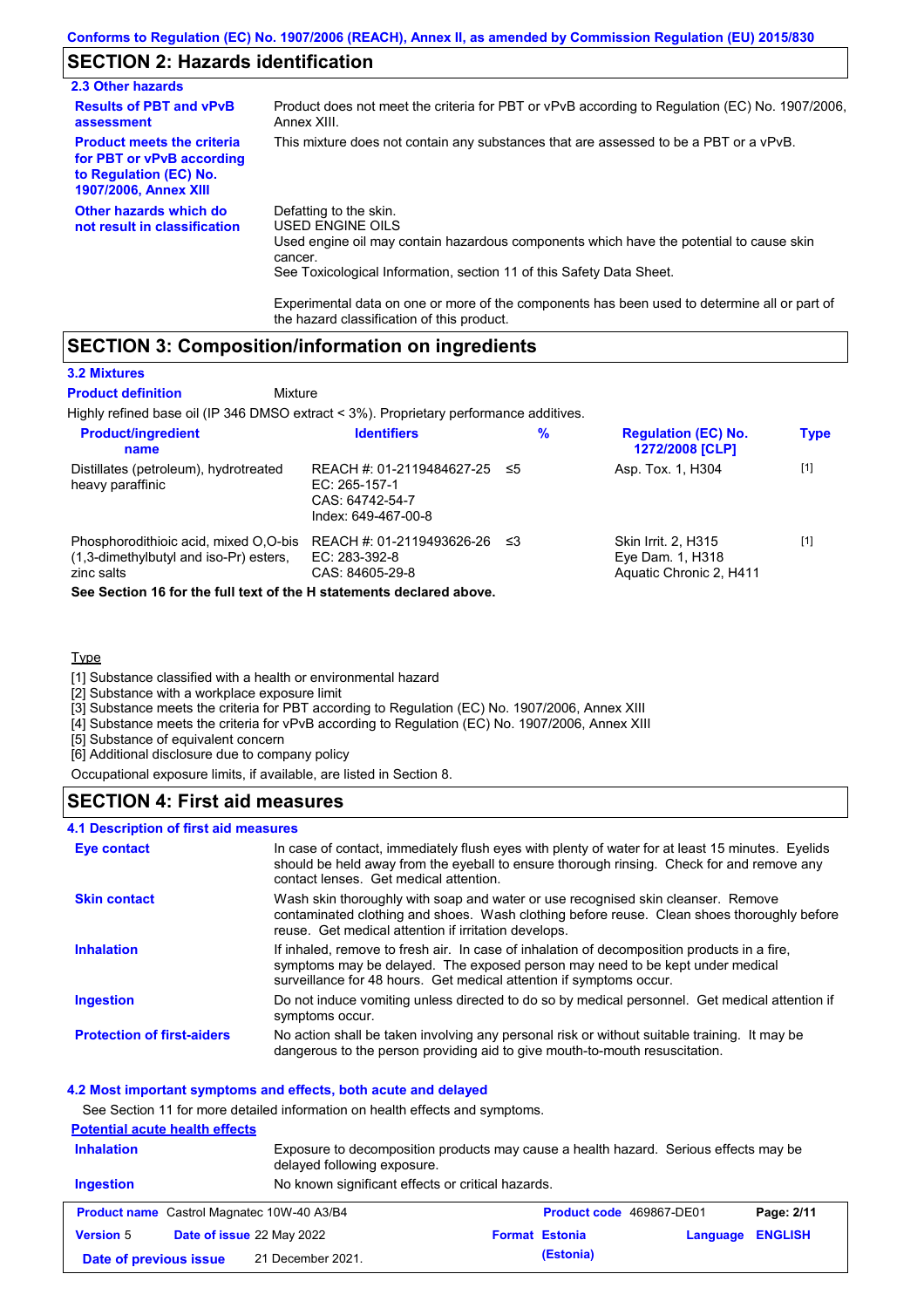## **Conforms to Regulation (EC) No. 1907/2006 (REACH), Annex II, as amended by Commission Regulation (EU) 2015/830**

#### **SECTION 4: First aid measures Skin contact** Defatting to the skin. May cause skin dryness and irritation. **Eye contact** Not classified as an eye irritant. Based on data available for this or related materials. **Delayed and immediate effects as well as chronic effects from short and long-term exposure Inhalation Ingestion Skin contact Eye contact** Overexposure to the inhalation of airborne droplets or aerosols may cause irritation of the respiratory tract. Ingestion of large quantities may cause nausea and diarrhoea. Prolonged or repeated contact can defat the skin and lead to irritation and/or dermatitis. Potential risk of transient stinging or redness if accidental eye contact occurs.

## **4.3 Indication of any immediate medical attention and special treatment needed**

| <b>Notes to physician</b> | Treatment should in general be symptomatic and directed to relieving any effects.   |
|---------------------------|-------------------------------------------------------------------------------------|
|                           | In case of inhalation of decomposition products in a fire, symptoms may be delayed. |
|                           | The exposed person may need to be kept under medical surveillance for 48 hours.     |

## **SECTION 5: Firefighting measures**

| 5.1 Extinguishing media                                   |                                                                                                                                                                                                                                                                                                                                                                   |  |  |
|-----------------------------------------------------------|-------------------------------------------------------------------------------------------------------------------------------------------------------------------------------------------------------------------------------------------------------------------------------------------------------------------------------------------------------------------|--|--|
| <b>Suitable extinguishing</b><br>media                    | In case of fire, use foam, dry chemical or carbon dioxide extinguisher or spray.                                                                                                                                                                                                                                                                                  |  |  |
| <b>Unsuitable extinguishing</b><br>media                  | Do not use water jet. The use of a water jet may cause the fire to spread by splashing the<br>burning product.                                                                                                                                                                                                                                                    |  |  |
| 5.2 Special hazards arising from the substance or mixture |                                                                                                                                                                                                                                                                                                                                                                   |  |  |
| <b>Hazards from the</b><br>substance or mixture           | In a fire or if heated, a pressure increase will occur and the container may burst.                                                                                                                                                                                                                                                                               |  |  |
| <b>Hazardous combustion</b><br>products                   | Combustion products may include the following:<br>carbon oxides (CO, CO <sub>2</sub> ) (carbon monoxide, carbon dioxide)<br>nitrogen oxides ( $NO$ , $NO2$ etc.)                                                                                                                                                                                                  |  |  |
| 5.3 Advice for firefighters                               |                                                                                                                                                                                                                                                                                                                                                                   |  |  |
| <b>Special precautions for</b><br>fire-fighters           | No action shall be taken involving any personal risk or without suitable training. Promptly<br>isolate the scene by removing all persons from the vicinity of the incident if there is a fire.                                                                                                                                                                    |  |  |
| <b>Special protective</b><br>equipment for fire-fighters  | Fire-fighters should wear appropriate protective equipment and self-contained breathing<br>apparatus (SCBA) with a full face-piece operated in positive pressure mode. Clothing for fire-<br>fighters (including helmets, protective boots and gloves) conforming to European standard EN<br>469 will provide a basic level of protection for chemical incidents. |  |  |

## **SECTION 6: Accidental release measures**

|                                                                                                                                                                                                                                                                        | 6.1 Personal precautions, protective equipment and emergency procedures                                                                                                                                                                                                                                                                                                                        |  |
|------------------------------------------------------------------------------------------------------------------------------------------------------------------------------------------------------------------------------------------------------------------------|------------------------------------------------------------------------------------------------------------------------------------------------------------------------------------------------------------------------------------------------------------------------------------------------------------------------------------------------------------------------------------------------|--|
| For non-emergency<br>personnel                                                                                                                                                                                                                                         | No action shall be taken involving any personal risk or without suitable training. Evacuate<br>surrounding areas. Keep unnecessary and unprotected personnel from entering. Do not touch<br>or walk through spilt material. Floors may be slippery; use care to avoid falling. Put on<br>appropriate personal protective equipment.                                                            |  |
| For emergency responders                                                                                                                                                                                                                                               | Entry into a confined space or poorly ventilated area contaminated with vapour, mist or fume is<br>extremely hazardous without the correct respiratory protective equipment and a safe system of<br>work. Wear self-contained breathing apparatus. Wear a suitable chemical protective suit.<br>Chemical resistant boots. See also the information in "For non-emergency personnel".           |  |
| <b>6.2 Environmental</b><br>Avoid dispersal of spilt material and runoff and contact with soil, waterways, drains and sewers.<br>Inform the relevant authorities if the product has caused environmental pollution (sewers,<br>precautions<br>waterways, soil or air). |                                                                                                                                                                                                                                                                                                                                                                                                |  |
| 6.3 Methods and material for containment and cleaning up                                                                                                                                                                                                               |                                                                                                                                                                                                                                                                                                                                                                                                |  |
| <b>Small spill</b>                                                                                                                                                                                                                                                     | Stop leak if without risk. Move containers from spill area. Absorb with an inert material and<br>place in an appropriate waste disposal container. Dispose of via a licensed waste disposal<br>contractor.                                                                                                                                                                                     |  |
| Large spill                                                                                                                                                                                                                                                            | Stop leak if without risk. Move containers from spill area. Prevent entry into sewers, water<br>courses, basements or confined areas. Contain and collect spillage with non-combustible,<br>absorbent material e.g. sand, earth, vermiculite or diatomaceous earth and place in container<br>for disposal according to local regulations. Dispose of via a licensed waste disposal contractor. |  |

| <b>Product name</b> Castrol Magnatec 10W-40 A3/B4 |  | <b>Product code</b> 469867-DE01  |  | Page: 3/11            |                         |  |
|---------------------------------------------------|--|----------------------------------|--|-----------------------|-------------------------|--|
| <b>Version 5</b>                                  |  | <b>Date of issue 22 May 2022</b> |  | <b>Format Estonia</b> | <b>Language ENGLISH</b> |  |
| Date of previous issue                            |  | 21 December 2021.                |  | (Estonia)             |                         |  |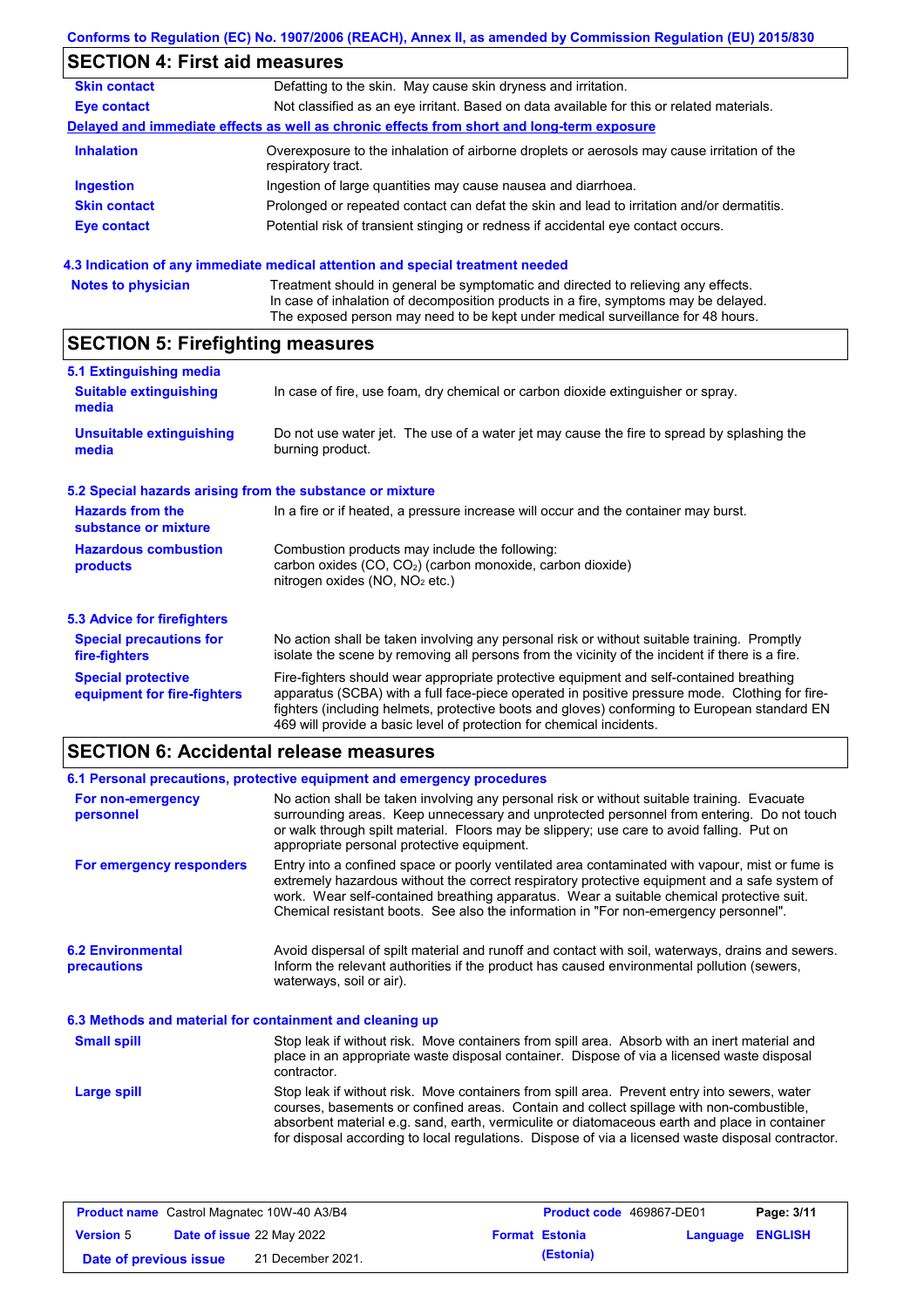## **SECTION 6: Accidental release measures**

| 6.4 Reference to other | See Section 1 for emergency contact information.                            |
|------------------------|-----------------------------------------------------------------------------|
| sections               | See Section 5 for firefighting measures.                                    |
|                        | See Section 8 for information on appropriate personal protective equipment. |
|                        | See Section 12 for environmental precautions.                               |
|                        | See Section 13 for additional waste treatment information.                  |

## **SECTION 7: Handling and storage**

| 7.1 Precautions for safe handling                                                    |                                                                                                                                                                                                                                                                                                                                                                                                                                                                                          |
|--------------------------------------------------------------------------------------|------------------------------------------------------------------------------------------------------------------------------------------------------------------------------------------------------------------------------------------------------------------------------------------------------------------------------------------------------------------------------------------------------------------------------------------------------------------------------------------|
| <b>Protective measures</b>                                                           | Put on appropriate personal protective equipment.                                                                                                                                                                                                                                                                                                                                                                                                                                        |
| <b>Advice on general</b><br>occupational hygiene                                     | Eating, drinking and smoking should be prohibited in areas where this material is handled,<br>stored and processed. Wash thoroughly after handling. Remove contaminated clothing and<br>protective equipment before entering eating areas. See also Section 8 for additional<br>information on hygiene measures.                                                                                                                                                                         |
| <b>7.2 Conditions for safe</b><br>storage, including any<br><i>incompatibilities</i> | Store in accordance with local regulations. Store in a dry, cool and well-ventilated area, away<br>from incompatible materials (see Section 10). Keep away from heat and direct sunlight. Keep<br>container tightly closed and sealed until ready for use. Containers that have been opened must<br>be carefully resealed and kept upright to prevent leakage. Store and use only in equipment/<br>containers designed for use with this product. Do not store in unlabelled containers. |
| <b>Not suitable</b>                                                                  | Prolonged exposure to elevated temperature                                                                                                                                                                                                                                                                                                                                                                                                                                               |
| 7.3 Specific end use(s)                                                              |                                                                                                                                                                                                                                                                                                                                                                                                                                                                                          |
| <b>Recommendations</b>                                                               | See section 1.2 and Exposure scenarios in annex, if applicable.                                                                                                                                                                                                                                                                                                                                                                                                                          |
|                                                                                      | SECTION 8: Exposure controls/personal protection                                                                                                                                                                                                                                                                                                                                                                                                                                         |

## **SECTION 8: Exposure controls/personal protection**

#### **8.1 Control parameters**

#### **Occupational exposure limits** No exposure limit value known.

Whilst specific OELs for certain components may be shown in this section, other components may be present in any mist, vapour or dust produced. Therefore, the specific OELs may not be applicable to the product as a whole and are provided for guidance only.

**Recommended monitoring procedures**

If this product contains ingredients with exposure limits, personal, workplace atmosphere or biological monitoring may be required to determine the effectiveness of the ventilation or other control measures and/or the necessity to use respiratory protective equipment. Reference should be made to monitoring standards, such as the following: European Standard EN 689 (Workplace atmospheres - Guidance for the assessment of exposure by inhalation to chemical agents for comparison with limit values and measurement strategy) European Standard EN 14042 (Workplace atmospheres - Guide for the application and use of procedures for the assessment of exposure to chemical and biological agents) European Standard EN 482 (Workplace atmospheres - General requirements for the performance of procedures for the measurement of chemical agents) Reference to national guidance documents for methods for the determination of hazardous substances will also be required.

## **Derived No Effect Level**

No DNELs/DMELs available.

#### **Predicted No Effect Concentration**

No PNECs available

| <b>Appropriate engineering</b><br><b>controls</b>    | Provide exhaust ventilation or other engineering controls to keep the relevant airborne<br>concentrations below their respective occupational exposure limits.<br>All activities involving chemicals should be assessed for their risks to health, to ensure<br>exposures are adequately controlled. Personal protective equipment should only be considered<br>after other forms of control measures (e.g. engineering controls) have been suitably evaluated.<br>Personal protective equipment should conform to appropriate standards, be suitable for use, be<br>kept in good condition and properly maintained.<br>Your supplier of personal protective equipment should be consulted for advice on selection and<br>appropriate standards. For further information contact your national organisation for standards.<br>The final choice of protective equipment will depend upon a risk assessment. It is important to<br>ensure that all items of personal protective equipment are compatible. |                          |          |                |
|------------------------------------------------------|---------------------------------------------------------------------------------------------------------------------------------------------------------------------------------------------------------------------------------------------------------------------------------------------------------------------------------------------------------------------------------------------------------------------------------------------------------------------------------------------------------------------------------------------------------------------------------------------------------------------------------------------------------------------------------------------------------------------------------------------------------------------------------------------------------------------------------------------------------------------------------------------------------------------------------------------------------------------------------------------------------|--------------------------|----------|----------------|
| <b>Individual protection measures</b>                |                                                                                                                                                                                                                                                                                                                                                                                                                                                                                                                                                                                                                                                                                                                                                                                                                                                                                                                                                                                                         |                          |          |                |
| <b>Hygiene measures</b>                              | Wash hands, forearms and face thoroughly after handling chemical products, before eating,<br>smoking and using the lavatory and at the end of the working period. Ensure that eyewash<br>stations and safety showers are close to the workstation location.                                                                                                                                                                                                                                                                                                                                                                                                                                                                                                                                                                                                                                                                                                                                             |                          |          |                |
| <b>Respiratory protection</b>                        |                                                                                                                                                                                                                                                                                                                                                                                                                                                                                                                                                                                                                                                                                                                                                                                                                                                                                                                                                                                                         |                          |          |                |
| <b>Product name</b> Castrol Magnatec 10W-40 A3/B4    |                                                                                                                                                                                                                                                                                                                                                                                                                                                                                                                                                                                                                                                                                                                                                                                                                                                                                                                                                                                                         | Product code 469867-DE01 |          | Page: 4/11     |
| <b>Date of issue 22 May 2022</b><br><b>Version 5</b> |                                                                                                                                                                                                                                                                                                                                                                                                                                                                                                                                                                                                                                                                                                                                                                                                                                                                                                                                                                                                         | <b>Format Estonia</b>    | Language | <b>ENGLISH</b> |

**Date of previous issue (Estonia)** 21 December 2021.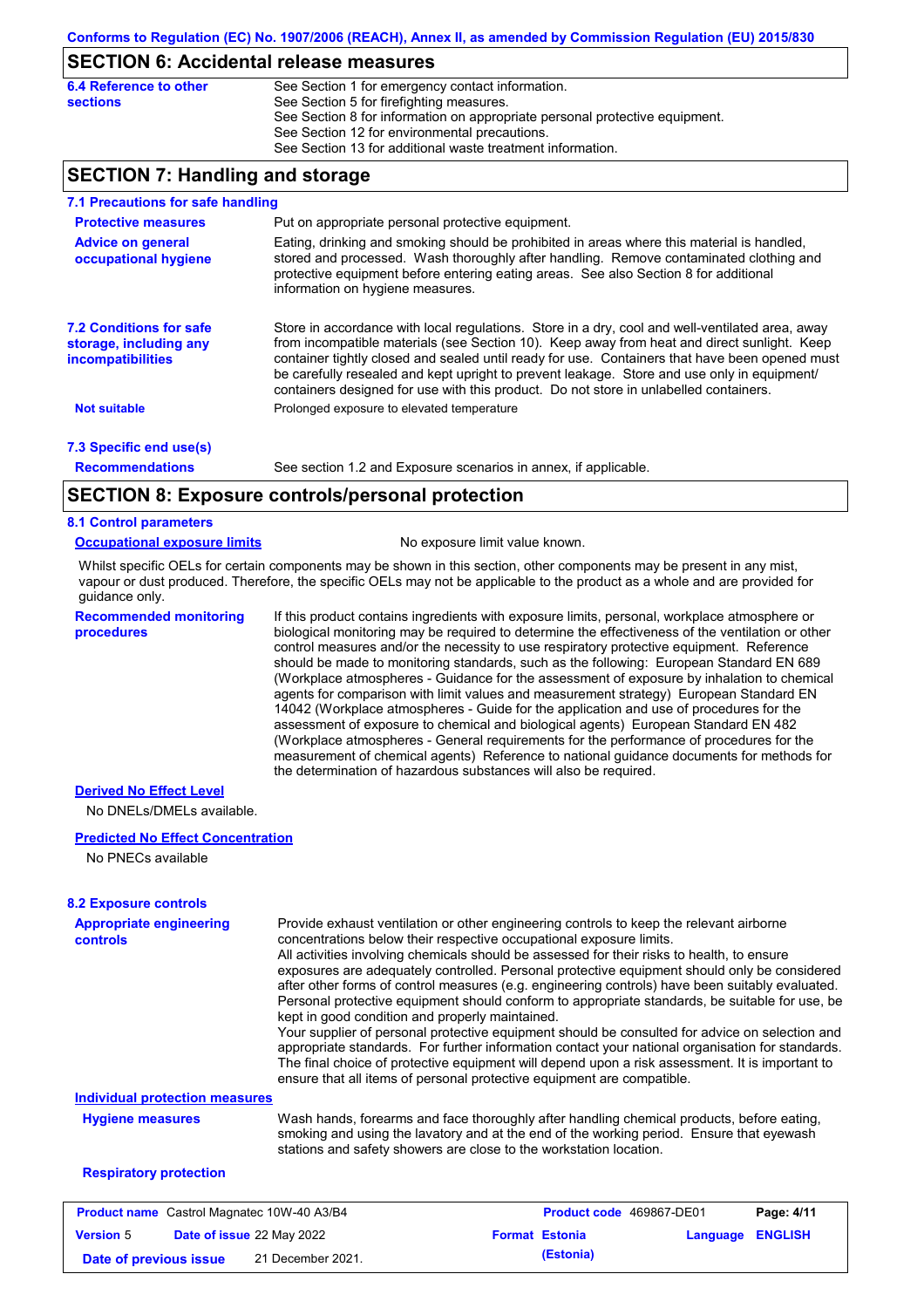# **SECTION 8: Exposure controls/personal protection**

|                            | In case of insufficient ventilation, wear suitable respiratory equipment.<br>The correct choice of respiratory protection depends upon the chemicals being handled, the<br>conditions of work and use, and the condition of the respiratory equipment. Safety procedures<br>should be developed for each intended application. Respiratory protection equipment should<br>therefore be chosen in consultation with the supplier/manufacturer and with a full assessment<br>of the working conditions.                                                                                                                                             |
|----------------------------|---------------------------------------------------------------------------------------------------------------------------------------------------------------------------------------------------------------------------------------------------------------------------------------------------------------------------------------------------------------------------------------------------------------------------------------------------------------------------------------------------------------------------------------------------------------------------------------------------------------------------------------------------|
| <b>Eye/face protection</b> | Safety glasses with side shields.                                                                                                                                                                                                                                                                                                                                                                                                                                                                                                                                                                                                                 |
| <b>Skin protection</b>     |                                                                                                                                                                                                                                                                                                                                                                                                                                                                                                                                                                                                                                                   |
| <b>Hand protection</b>     | <b>General Information:</b>                                                                                                                                                                                                                                                                                                                                                                                                                                                                                                                                                                                                                       |
|                            | Because specific work environments and material handling practices vary, safety procedures<br>should be developed for each intended application. The correct choice of protective gloves<br>depends upon the chemicals being handled, and the conditions of work and use. Most gloves<br>provide protection for only a limited time before they must be discarded and replaced (even the<br>best chemically resistant gloves will break down after repeated chemical exposures).                                                                                                                                                                  |
|                            | Gloves should be chosen in consultation with the supplier / manufacturer and taking account of<br>a full assessment of the working conditions.                                                                                                                                                                                                                                                                                                                                                                                                                                                                                                    |
|                            | Recommended: Nitrile gloves.<br><b>Breakthrough time:</b>                                                                                                                                                                                                                                                                                                                                                                                                                                                                                                                                                                                         |
|                            | Breakthrough time data are generated by glove manufacturers under laboratory test conditions<br>and represent how long a glove can be expected to provide effective permeation resistance. It<br>is important when following breakthrough time recommendations that actual workplace<br>conditions are taken into account. Always consult with your glove supplier for up-to-date<br>technical information on breakthrough times for the recommended glove type.<br>Our recommendations on the selection of gloves are as follows:                                                                                                                |
|                            | Continuous contact:                                                                                                                                                                                                                                                                                                                                                                                                                                                                                                                                                                                                                               |
|                            | Gloves with a minimum breakthrough time of 240 minutes, or >480 minutes if suitable gloves<br>can be obtained.<br>If suitable gloves are not available to offer that level of protection, gloves with shorter<br>breakthrough times may be acceptable as long as appropriate glove maintenance and<br>replacement regimes are determined and adhered to.                                                                                                                                                                                                                                                                                          |
|                            | Short-term / splash protection:                                                                                                                                                                                                                                                                                                                                                                                                                                                                                                                                                                                                                   |
|                            | Recommended breakthrough times as above.<br>It is recognised that for short-term, transient exposures, gloves with shorter breakthrough times<br>may commonly be used. Therefore, appropriate maintenance and replacement regimes must<br>be determined and rigorously followed.                                                                                                                                                                                                                                                                                                                                                                  |
|                            | <b>Glove Thickness:</b>                                                                                                                                                                                                                                                                                                                                                                                                                                                                                                                                                                                                                           |
|                            | For general applications, we recommend gloves with a thickness typically greater than 0.35 mm.                                                                                                                                                                                                                                                                                                                                                                                                                                                                                                                                                    |
|                            | It should be emphasised that glove thickness is not necessarily a good predictor of glove<br>resistance to a specific chemical, as the permeation efficiency of the glove will be dependent<br>on the exact composition of the glove material. Therefore, glove selection should also be based<br>on consideration of the task requirements and knowledge of breakthrough times.<br>Glove thickness may also vary depending on the glove manufacturer, the glove type and the<br>glove model. Therefore, the manufacturers' technical data should always be taken into account<br>to ensure selection of the most appropriate glove for the task. |
|                            | Note: Depending on the activity being conducted, gloves of varying thickness may be required<br>for specific tasks. For example:                                                                                                                                                                                                                                                                                                                                                                                                                                                                                                                  |
|                            | • Thinner gloves (down to 0.1 mm or less) may be required where a high degree of manual<br>dexterity is needed. However, these gloves are only likely to give short duration protection and<br>would normally be just for single use applications, then disposed of.                                                                                                                                                                                                                                                                                                                                                                              |
|                            | • Thicker gloves (up to 3 mm or more) may be required where there is a mechanical (as well<br>as a chemical) risk i.e. where there is abrasion or puncture potential.                                                                                                                                                                                                                                                                                                                                                                                                                                                                             |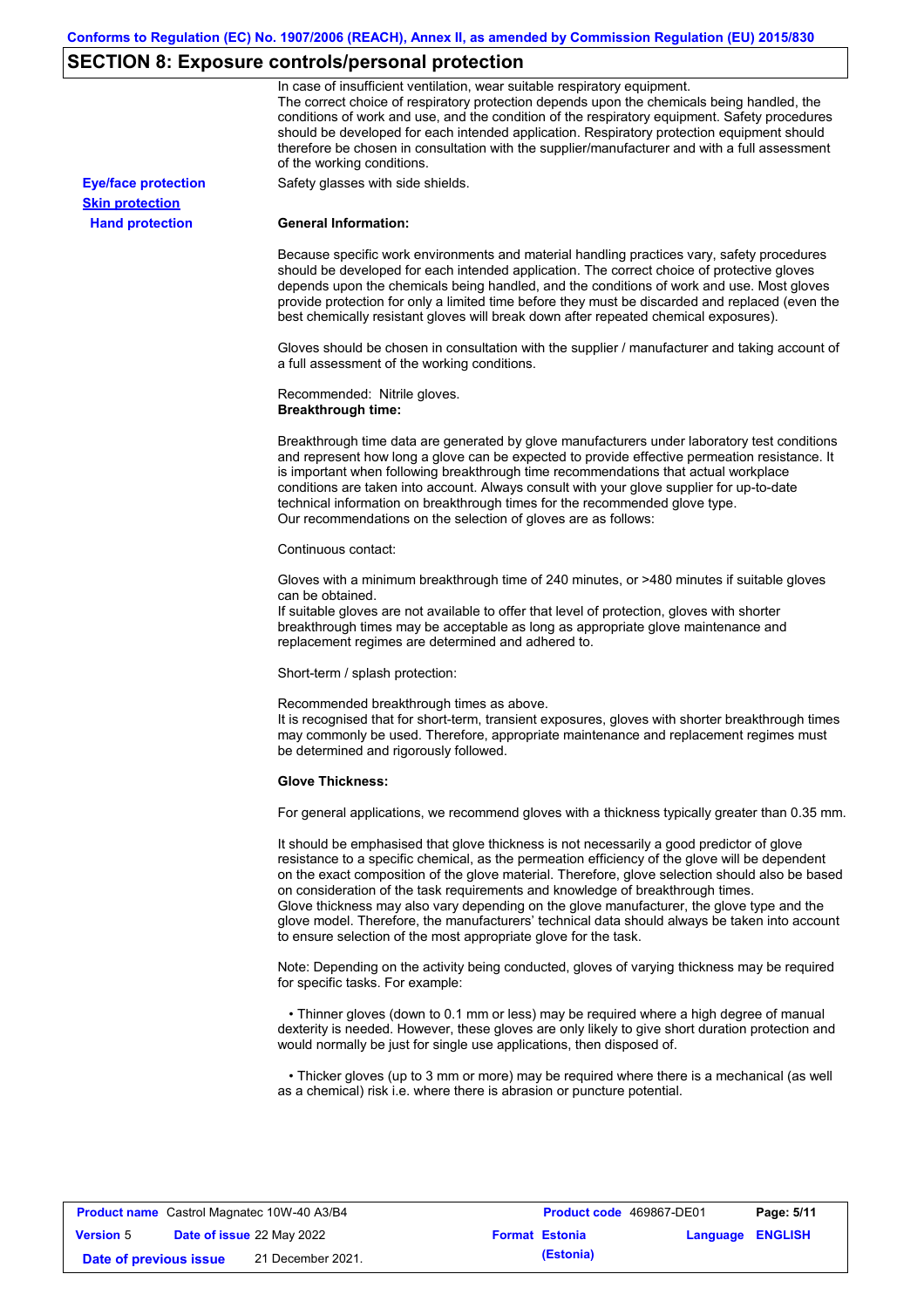# **SECTION 8: Exposure controls/personal protection**

| <b>Skin and body</b>                      | Use of protective clothing is good industrial practice.                                                                                                                                                                                                                                                                                                                                                               |
|-------------------------------------------|-----------------------------------------------------------------------------------------------------------------------------------------------------------------------------------------------------------------------------------------------------------------------------------------------------------------------------------------------------------------------------------------------------------------------|
|                                           | Personal protective equipment for the body should be selected based on the task being<br>performed and the risks involved and should be approved by a specialist before handling this<br>product.                                                                                                                                                                                                                     |
|                                           | Cotton or polyester/cotton overalls will only provide protection against light superficial<br>contamination that will not soak through to the skin. Overalls should be laundered on a regular<br>basis. When the risk of skin exposure is high (e.g. when cleaning up spillages or if there is a<br>risk of splashing) then chemical resistant aprons and/or impervious chemical suits and boots<br>will be required. |
| <b>Refer to standards:</b>                | Respiratory protection: EN 529<br>Gloves: EN 420, EN 374<br>Eye protection: EN 166<br>Filtering half-mask: EN 149<br>Filtering half-mask with valve: EN 405<br>Half-mask: EN 140 plus filter<br>Full-face mask: EN 136 plus filter<br>Particulate filters: EN 143<br>Gas/combined filters: EN 14387                                                                                                                   |
| <b>Environmental exposure</b><br>controls | Emissions from ventilation or work process equipment should be checked to ensure they<br>comply with the requirements of environmental protection legislation. In some cases, fume<br>scrubbers, filters or engineering modifications to the process equipment will be necessary to<br>reduce emissions to acceptable levels.                                                                                         |

# **SECTION 9: Physical and chemical properties**

The conditions of measurement of all properties are at standard temperature and pressure unless otherwise indicated.

## **9.1 Information on basic physical and chemical properties**

| <b>Appearance</b>                                      |                                                                                                    |           |         |                         |             |     |                         |
|--------------------------------------------------------|----------------------------------------------------------------------------------------------------|-----------|---------|-------------------------|-------------|-----|-------------------------|
| <b>Physical state</b>                                  | Liquid.                                                                                            |           |         |                         |             |     |                         |
| <b>Colour</b>                                          | Amber.                                                                                             |           |         |                         |             |     |                         |
| <b>Odour</b>                                           | Not available.                                                                                     |           |         |                         |             |     |                         |
| <b>Odour threshold</b>                                 | Not available.                                                                                     |           |         |                         |             |     |                         |
| pH                                                     | Not applicable.                                                                                    |           |         |                         |             |     |                         |
| <b>Melting point/freezing point</b>                    | Not available.                                                                                     |           |         |                         |             |     |                         |
| <b>Initial boiling point and boiling</b><br>range      | Not available.                                                                                     |           |         |                         |             |     |                         |
| <b>Pour point</b>                                      | $-42 °C$                                                                                           |           |         |                         |             |     |                         |
| <b>Flash point</b>                                     | Closed cup: 202°C (395.6°F) [Pensky-Martens]<br>Open cup: 226°C (438.8°F) [Cleveland]              |           |         |                         |             |     |                         |
| <b>Evaporation rate</b>                                | Not available.                                                                                     |           |         |                         |             |     |                         |
| <b>Flammability (solid, gas)</b>                       | Not available.                                                                                     |           |         |                         |             |     |                         |
| <b>Upper/lower flammability or</b><br>explosive limits | Not available.                                                                                     |           |         |                         |             |     |                         |
| <b>Vapour pressure</b>                                 | Not available.                                                                                     |           |         |                         |             |     |                         |
|                                                        |                                                                                                    |           |         | Vapour Pressure at 20°C |             |     | Vapour pressure at 50°C |
|                                                        | <b>Ingredient name</b>                                                                             | mm Hg kPa |         | <b>Method</b>           | mm<br>Hg    | kPa | <b>Method</b>           |
|                                                        | Distillates (petroleum),<br>hydrotreated heavy<br>paraffinic                                       | < 0.08    | < 0.011 | <b>ASTM D 5191</b>      |             |     |                         |
|                                                        | Distillates (petroleum),<br>solvent-dewaxed<br>heavy paraffinic                                    | < 0.08    | < 0.011 | <b>ASTM D 5191</b>      |             |     |                         |
|                                                        | Distillates (petroleum),<br>hydrotreated heavy<br>paraffinic                                       | < 0.08    | < 0.011 | <b>ASTM D 5191</b>      |             |     |                         |
|                                                        | Phosphorodithioic acid, 0<br>mixed O,O-bis<br>(1,3-dimethylbutyl and<br>iso-Pr) esters, zinc salts |           | 0       | EU A.4                  | $\mathbf 0$ | 0   | <b>EU A.4</b>           |
| <b>Vapour density</b>                                  |                                                                                                    |           |         |                         |             |     |                         |
|                                                        | Not available.                                                                                     |           |         |                         |             |     |                         |
| <b>Relative density</b>                                | Not available.                                                                                     |           |         |                         |             |     |                         |

| <b>Product name</b> Castrol Magnatec 10W-40 A3/B4 |  |                                  | <b>Product code</b> 469867-DE01 |                       | Page: 6/11       |  |
|---------------------------------------------------|--|----------------------------------|---------------------------------|-----------------------|------------------|--|
| <b>Version 5</b>                                  |  | <b>Date of issue 22 May 2022</b> |                                 | <b>Format Estonia</b> | Language ENGLISH |  |
| Date of previous issue                            |  | 21 December 2021.                |                                 | (Estonia)             |                  |  |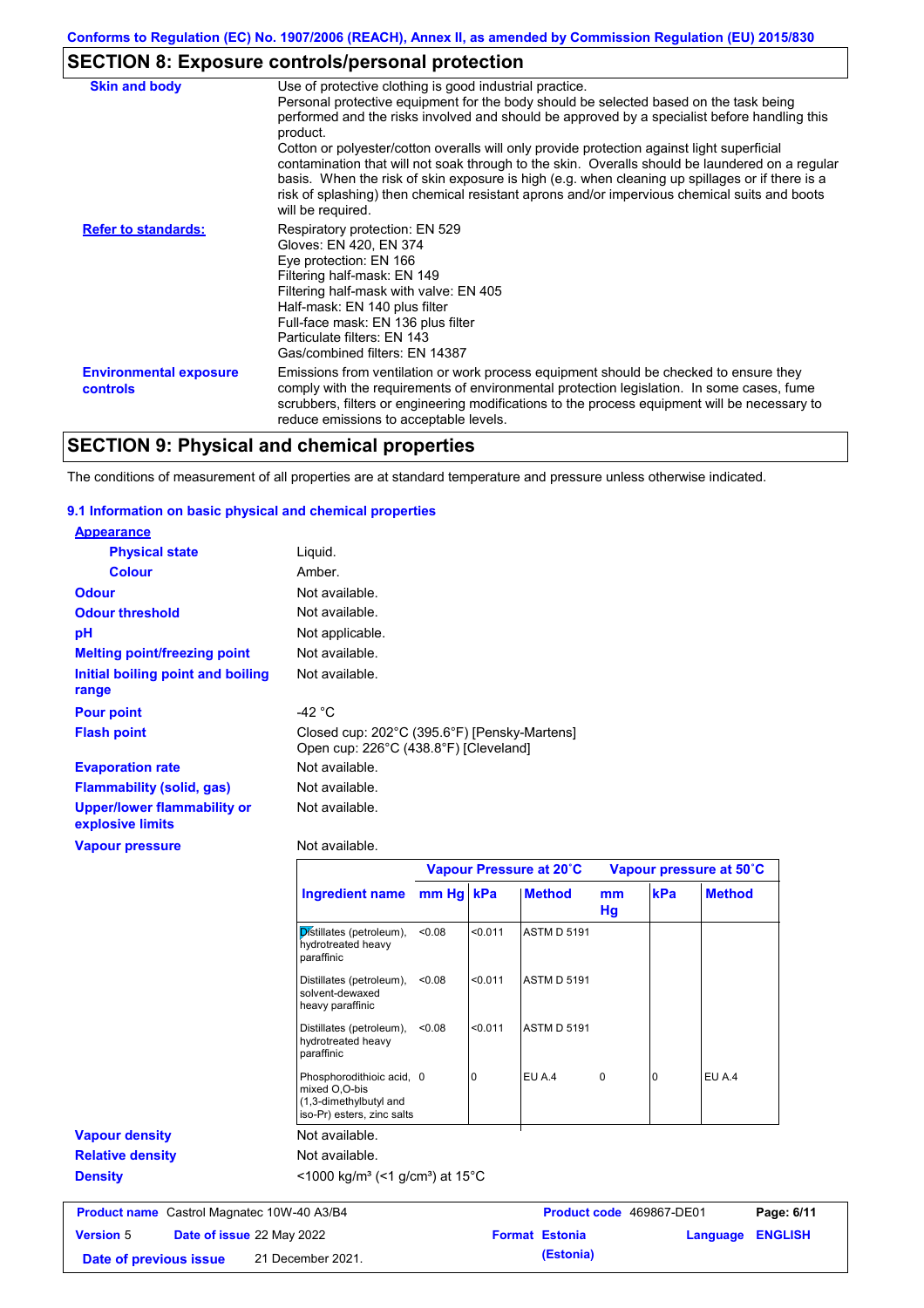# **SECTION 9: Physical and chemical properties**

| <b>Solubility(ies)</b>                            | insoluble in water.                                                                                                                |
|---------------------------------------------------|------------------------------------------------------------------------------------------------------------------------------------|
| <b>Partition coefficient: n-octanol/</b><br>water | Not applicable.                                                                                                                    |
| <b>Auto-ignition temperature</b>                  | Not available.                                                                                                                     |
| <b>Decomposition temperature</b>                  | Not available.                                                                                                                     |
| <b>Viscosity</b>                                  | Kinematic: 101.1 mm <sup>2</sup> /s (101.1 cSt) at 40°C<br>Kinematic: 13.8 to 16.2 mm <sup>2</sup> /s (13.8 to 16.2 cSt) at 100 °C |
| <b>Explosive properties</b>                       | Not available.                                                                                                                     |
| <b>Oxidising properties</b>                       | Not available.                                                                                                                     |
| <b>Particle characteristics</b>                   |                                                                                                                                    |
| <b>Median particle size</b>                       | Not applicable.                                                                                                                    |
| 9.2 Other information                             |                                                                                                                                    |

No additional information.

## **SECTION 10: Stability and reactivity**

| <b>10.1 Reactivity</b>                            | No specific test data available for this product. Refer to Conditions to avoid and Incompatible<br>materials for additional information.                                |
|---------------------------------------------------|-------------------------------------------------------------------------------------------------------------------------------------------------------------------------|
| <b>10.2 Chemical stability</b>                    | The product is stable.                                                                                                                                                  |
| <b>10.3 Possibility of</b><br>hazardous reactions | Under normal conditions of storage and use, hazardous reactions will not occur.<br>Under normal conditions of storage and use, hazardous polymerisation will not occur. |
| <b>10.4 Conditions to avoid</b>                   | Avoid all possible sources of ignition (spark or flame).                                                                                                                |
| <b>10.5 Incompatible materials</b>                | Reactive or incompatible with the following materials: oxidising materials.                                                                                             |
| <b>10.6 Hazardous</b><br>decomposition products   | Under normal conditions of storage and use, hazardous decomposition products should not be<br>produced.                                                                 |

# **SECTION 11: Toxicological information**

| 11.1 Information on toxicological effects          |                                                                                                                     |  |  |
|----------------------------------------------------|---------------------------------------------------------------------------------------------------------------------|--|--|
| <b>Acute toxicity estimates</b>                    |                                                                                                                     |  |  |
| Not available.                                     |                                                                                                                     |  |  |
| <b>Information on likely</b><br>routes of exposure | Routes of entry anticipated: Dermal, Inhalation.                                                                    |  |  |
| <b>Potential acute health effects</b>              |                                                                                                                     |  |  |
| <b>Inhalation</b>                                  | Exposure to decomposition products may cause a health hazard. Serious effects may be<br>delayed following exposure. |  |  |
| <b>Ingestion</b>                                   | No known significant effects or critical hazards.                                                                   |  |  |
| <b>Skin contact</b>                                | Defatting to the skin. May cause skin dryness and irritation.                                                       |  |  |
| <b>Eye contact</b>                                 | Not classified as an eye irritant. Based on data available for this or related materials.                           |  |  |
|                                                    | Symptoms related to the physical, chemical and toxicological characteristics                                        |  |  |
| <b>Inhalation</b>                                  | No specific data.                                                                                                   |  |  |
| <b>Ingestion</b>                                   | No specific data.                                                                                                   |  |  |
| <b>Skin contact</b>                                | Adverse symptoms may include the following:<br><i>irritation</i><br>dryness<br>cracking                             |  |  |
| <b>Eye contact</b>                                 | No specific data.                                                                                                   |  |  |
|                                                    | Delayed and immediate effects as well as chronic effects from short and long-term exposure                          |  |  |
| <b>Inhalation</b>                                  | Overexposure to the inhalation of airborne droplets or aerosols may cause irritation of the<br>respiratory tract.   |  |  |
| <b>Ingestion</b>                                   | Ingestion of large quantities may cause nausea and diarrhoea.                                                       |  |  |
| <b>Skin contact</b>                                | Prolonged or repeated contact can defat the skin and lead to irritation and/or dermatitis.                          |  |  |
| <b>Eye contact</b>                                 | Potential risk of transient stinging or redness if accidental eye contact occurs.                                   |  |  |
| <b>Potential chronic health effects</b>            |                                                                                                                     |  |  |
| Product name Castrol Magnatec 10W-40 A3/B4         | Product code 469867-DE01<br>Page: 7/11                                                                              |  |  |
| <b>Version 5</b>                                   | Date of issue 22 May 2022<br><b>Format Estonia</b><br><b>ENGLISH</b><br>Language                                    |  |  |
| Date of previous issue                             | (Estonia)<br>21 December 2021.                                                                                      |  |  |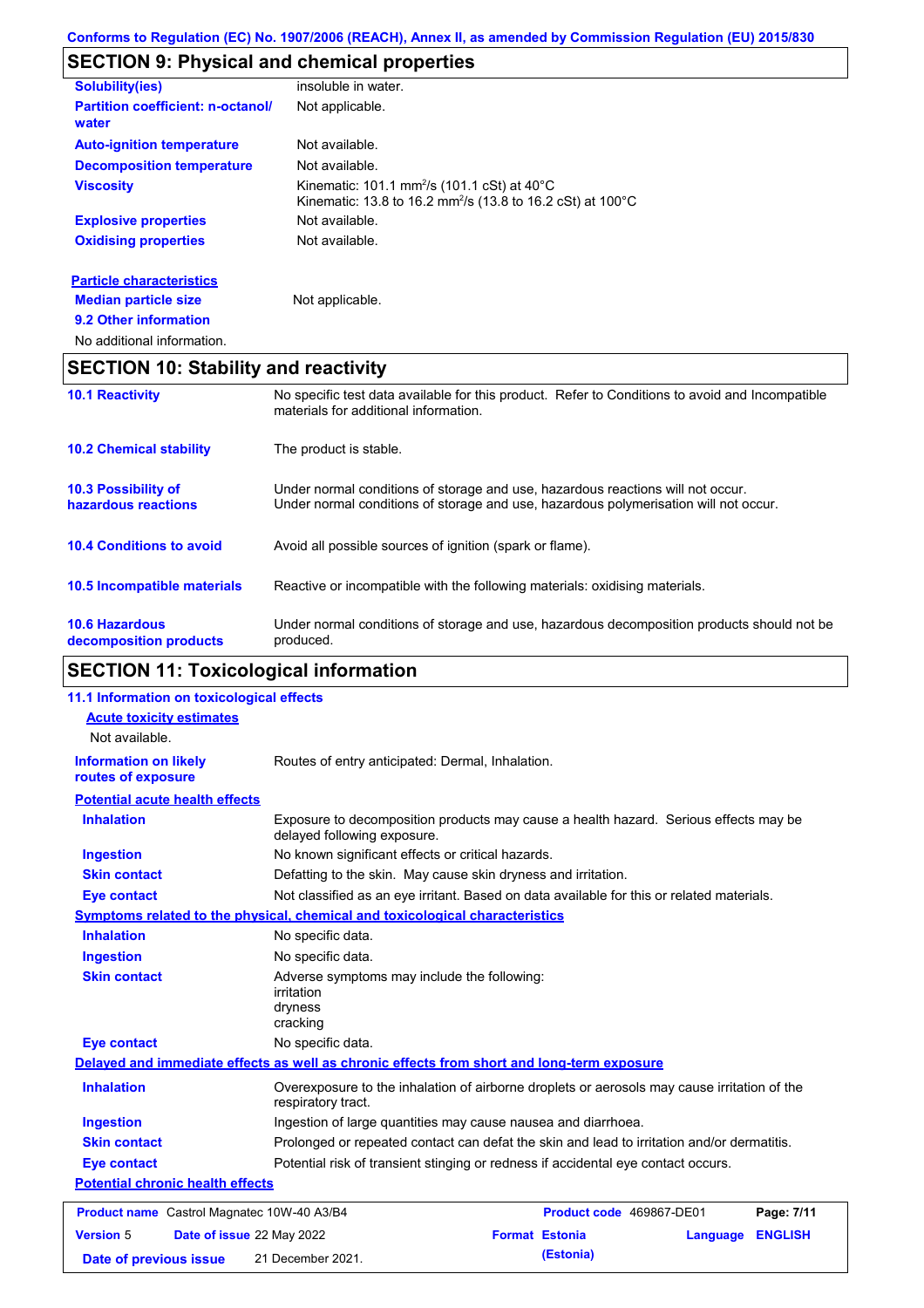## **SECTION 11: Toxicological information**

| <b>General</b>               | USED ENGINE OILS                                                                                                                                                                                                                                                                                                                                                                     |
|------------------------------|--------------------------------------------------------------------------------------------------------------------------------------------------------------------------------------------------------------------------------------------------------------------------------------------------------------------------------------------------------------------------------------|
|                              | Combustion products resulting from the operation of internal combustion engines contaminate<br>engine oils during use. Used engine oil may contain hazardous components which have the<br>potential to cause skin cancer. Frequent or prolonged contact with all types and makes of used<br>engine oil must therefore be avoided and a high standard of personal hygiene maintained. |
| <b>Carcinogenicity</b>       | No known significant effects or critical hazards.                                                                                                                                                                                                                                                                                                                                    |
| <b>Mutagenicity</b>          | No known significant effects or critical hazards.                                                                                                                                                                                                                                                                                                                                    |
| <b>Developmental effects</b> | No known significant effects or critical hazards.                                                                                                                                                                                                                                                                                                                                    |
| <b>Fertility effects</b>     | No known significant effects or critical hazards.                                                                                                                                                                                                                                                                                                                                    |

# **SECTION 12: Ecological information**

## **12.1 Toxicity**

**Environmental hazards** Not classified as dangerous

## **12.2 Persistence and degradability**

Expected to be biodegradable.

## **12.3 Bioaccumulative potential**

This product is not expected to bioaccumulate through food chains in the environment.

| <b>12.4 Mobility in soil</b>                                  |                                                                      |
|---------------------------------------------------------------|----------------------------------------------------------------------|
| <b>Soil/water partition</b><br>coefficient (K <sub>oc</sub> ) | Not available.                                                       |
| <b>Mobility</b>                                               | Spillages may penetrate the soil causing ground water contamination. |

## **12.5 Results of PBT and vPvB assessment**

Product does not meet the criteria for PBT or vPvB according to Regulation (EC) No. 1907/2006, Annex XIII.

## **12.6 Other adverse effects**

Spills may form a film on water surfaces causing physical damage to organisms. Oxygen transfer could also be impaired. **Other ecological information**

## **SECTION 13: Disposal considerations**

## **13.1 Waste treatment methods**

**Methods of disposal**

**Product**

Where possible, arrange for product to be recycled. Dispose of via an authorised person/ licensed waste disposal contractor in accordance with local regulations.

## **Hazardous waste** Yes.

**European waste catalogue (EWC)**

| Waste code | <b>Waste designation</b>                                        |
|------------|-----------------------------------------------------------------|
| $130205*$  | mineral-based non-chlorinated engine, gear and lubricating oils |
|            |                                                                 |

However, deviation from the intended use and/or the presence of any potential contaminants may require an alternative waste disposal code to be assigned by the end user.

| <b>Packaging</b>           |                                                                                                                                                                                                                                                                                                                                                                                                                                                                                                 |
|----------------------------|-------------------------------------------------------------------------------------------------------------------------------------------------------------------------------------------------------------------------------------------------------------------------------------------------------------------------------------------------------------------------------------------------------------------------------------------------------------------------------------------------|
| <b>Methods of disposal</b> | Where possible, arrange for product to be recycled. Dispose of via an authorised person/<br>licensed waste disposal contractor in accordance with local regulations.                                                                                                                                                                                                                                                                                                                            |
| <b>Special precautions</b> | This material and its container must be disposed of in a safe way. Care should be taken when<br>handling emptied containers that have not been cleaned or rinsed out. Empty containers or<br>liners may retain some product residues. Empty containers represent a fire hazard as they may<br>contain flammable product residues and vapour. Never weld, solder or braze empty containers.<br>Avoid dispersal of spilt material and runoff and contact with soil, waterways, drains and sewers. |
| <b>References</b>          | Commission 2014/955/EU<br>Directive 2008/98/EC                                                                                                                                                                                                                                                                                                                                                                                                                                                  |

| <b>Product name</b> Castrol Magnatec 10W-40 A3/B4 |  |                                  | <b>Product code</b> 469867-DE01 |                       | Page: 8/11              |  |
|---------------------------------------------------|--|----------------------------------|---------------------------------|-----------------------|-------------------------|--|
| <b>Version 5</b>                                  |  | <b>Date of issue 22 May 2022</b> |                                 | <b>Format Estonia</b> | <b>Language ENGLISH</b> |  |
| Date of previous issue                            |  | 21 December 2021.                |                                 | (Estonia)             |                         |  |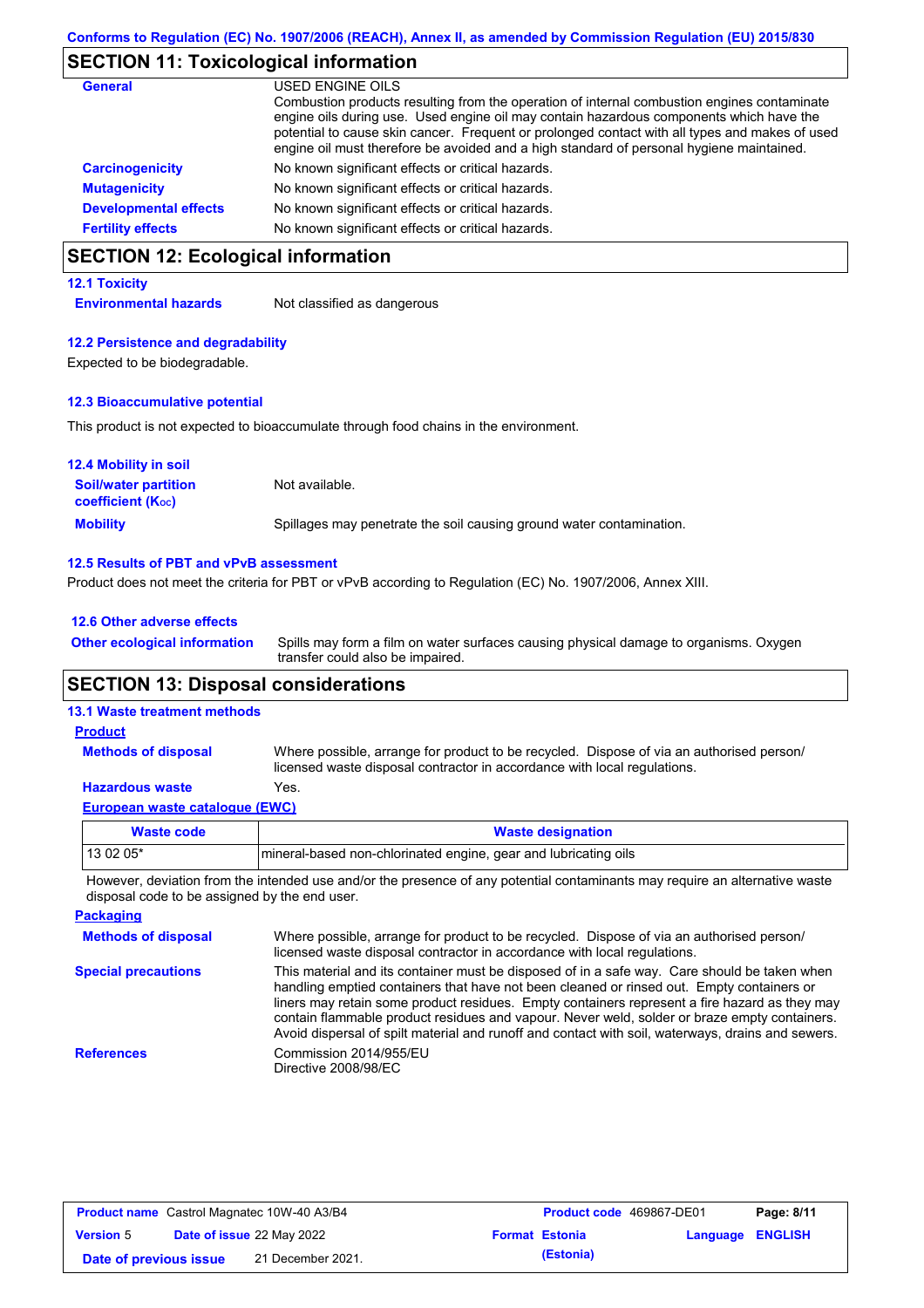#### - - - - - - - - - Not regulated. Not regulated. Not regulated. - - - **SECTION 14: Transport information ADR/RID IMDG IATA 14.1 UN number 14.2 UN proper shipping name 14.3 Transport hazard class(es) 14.4 Packing group ADN Additional information 14.5 Environmental hazards** No. 1980 | No. 1980 | No. 1980 | No. 1980 | No. 1980 | No. 1980 | No. 1980 | No. 1980 | No. 1980 | No. 1980 | Not regulated. - -<br>No. - -

**14.6 Special precautions for user** Not available.

## **14.7 Transport in bulk according to IMO instruments**

Not available.

**Version** 5

## **SECTION 15: Regulatory information**

**Other regulations REACH Status** The company, as identified in Section 1, sells this product in the EU in compliance with the current requirements of REACH. **15.1 Safety, health and environmental regulations/legislation specific for the substance or mixture EU Regulation (EC) No. 1907/2006 (REACH) Annex XIV - List of substances subject to authorisation Substances of very high concern** None of the components are listed. At least one component is not listed. At least one component is not listed. At least one component is not listed. At least one component is not listed. At least one component is not listed. All components are listed or exempted. At least one component is not listed. **United States inventory (TSCA 8b) Australia inventory (AIIC) Canada inventory China inventory (IECSC) Japan inventory (CSCL) Korea inventory (KECI) Philippines inventory (PICCS) Taiwan Chemical Substances Inventory (TCSI) All components are listed or exempted. Ozone depleting substances (1005/2009/EU)** Not listed. **Prior Informed Consent (PIC) (649/2012/EU)** None of the components are listed. **Annex XIV EU Regulation (EC) No. 1907/2006 (REACH) Annex XVII - Restrictions on the manufacture, placing on the market and use of certain dangerous substances, mixtures and articles** Not applicable. **Product name** Castrol Magnatec 10W-40 A3/B4 **Product code 469867-DE01 Page: 9/11** 

**Date of issue** 22 May 2022 **Format Estonia Language ENGLISH Date of previous issue (Estonia)** 21 December 2021.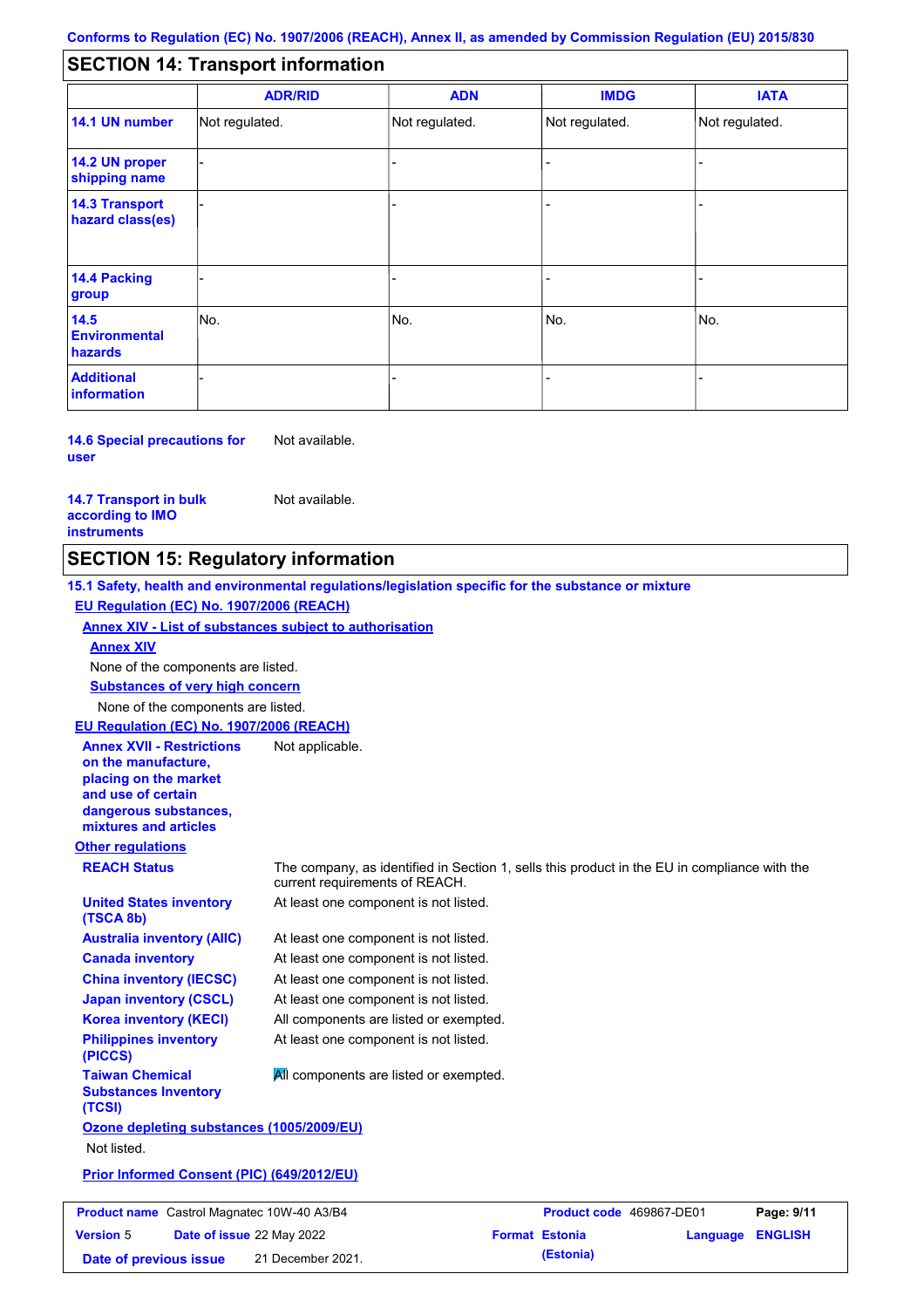## **SECTION 15: Regulatory information**

Not listed.

**Persistent Organic Pollutants** Not listed.

## **EU - Water framework directive - Priority substances**

None of the components are listed.

## **Seveso Directive**

This product is not controlled under the Seveso Directive.

| <b>15.2 Chemical safety</b> | A Chemical Safety Assessment has been carried out for one or more of the substances within  |
|-----------------------------|---------------------------------------------------------------------------------------------|
| assessment                  | this mixture. A Chemical Safety Assessment has not been carried out for the mixture itself. |

## **SECTION 16: Other information**

| <b>Abbreviations and acronyms</b> | ADN = European Provisions concerning the International Carriage of Dangerous Goods by    |  |  |  |
|-----------------------------------|------------------------------------------------------------------------------------------|--|--|--|
|                                   | Inland Waterway                                                                          |  |  |  |
|                                   | ADR = The European Agreement concerning the International Carriage of Dangerous Goods by |  |  |  |
|                                   | Road                                                                                     |  |  |  |
|                                   | ATE = Acute Toxicity Estimate                                                            |  |  |  |
|                                   | BCF = Bioconcentration Factor                                                            |  |  |  |
|                                   | CAS = Chemical Abstracts Service                                                         |  |  |  |
|                                   | CLP = Classification, Labelling and Packaging Regulation [Regulation (EC) No. 1272/2008] |  |  |  |
|                                   | <b>CSA = Chemical Safety Assessment</b>                                                  |  |  |  |
|                                   | CSR = Chemical Safety Report                                                             |  |  |  |
|                                   | <b>DMEL = Derived Minimal Effect Level</b>                                               |  |  |  |
|                                   | DNEL = Derived No Effect Level                                                           |  |  |  |
|                                   | EINECS = European Inventory of Existing Commercial chemical Substances                   |  |  |  |
|                                   | ES = Exposure Scenario                                                                   |  |  |  |
|                                   | EUH statement = CLP-specific Hazard statement                                            |  |  |  |
|                                   | EWC = European Waste Catalogue                                                           |  |  |  |
|                                   | GHS = Globally Harmonized System of Classification and Labelling of Chemicals            |  |  |  |
|                                   | IATA = International Air Transport Association                                           |  |  |  |
|                                   | IBC = Intermediate Bulk Container                                                        |  |  |  |
|                                   | IMDG = International Maritime Dangerous Goods                                            |  |  |  |
|                                   | LogPow = logarithm of the octanol/water partition coefficient                            |  |  |  |
|                                   | MARPOL = International Convention for the Prevention of Pollution From Ships, 1973 as    |  |  |  |
|                                   | modified by the Protocol of 1978. ("Marpol" = marine pollution)                          |  |  |  |
|                                   | OECD = Organisation for Economic Co-operation and Development                            |  |  |  |
|                                   | PBT = Persistent, Bioaccumulative and Toxic                                              |  |  |  |
|                                   | PNEC = Predicted No Effect Concentration                                                 |  |  |  |
|                                   | REACH = Registration, Evaluation, Authorisation and Restriction of Chemicals Regulation  |  |  |  |
|                                   | [Regulation (EC) No. 1907/2006]                                                          |  |  |  |
|                                   | RID = The Regulations concerning the International Carriage of Dangerous Goods by Rail   |  |  |  |
|                                   | RRN = REACH Registration Number                                                          |  |  |  |
|                                   | SADT = Self-Accelerating Decomposition Temperature                                       |  |  |  |
|                                   | SVHC = Substances of Very High Concern                                                   |  |  |  |
|                                   | STOT-RE = Specific Target Organ Toxicity - Repeated Exposure                             |  |  |  |
|                                   | STOT-SE = Specific Target Organ Toxicity - Single Exposure                               |  |  |  |
|                                   | $TWA = Time$ weighted average                                                            |  |  |  |
|                                   | $UN = United Nations$                                                                    |  |  |  |
|                                   | UVCB = Complex hydrocarbon substance                                                     |  |  |  |
|                                   | VOC = Volatile Organic Compound                                                          |  |  |  |
|                                   | vPvB = Very Persistent and Very Bioaccumulative                                          |  |  |  |
|                                   | Varies = may contain one or more of the following 64741-88-4 / RRN 01-2119488706-23,     |  |  |  |
|                                   | 64741-89-5 / RRN 01-2119487067-30, 64741-95-3 / RRN 01-2119487081-40, 64741-96-4/ RRN    |  |  |  |
|                                   | 01-2119483621-38, 64742-01-4 / RRN 01-2119488707-21, 64742-44-5 / RRN                    |  |  |  |
|                                   | 01-2119985177-24, 64742-45-6, 64742-52-5 / RRN 01-2119467170-45, 64742-53-6 / RRN        |  |  |  |
|                                   | 01-2119480375-34, 64742-54-7 / RRN 01-2119484627-25, 64742-55-8 / RRN                    |  |  |  |
|                                   | 01-2119487077-29, 64742-56-9 / RRN 01-2119480132-48, 64742-57-0 / RRN                    |  |  |  |
|                                   | 01-2119489287-22, 64742-58-1, 64742-62-7 / RRN 01-2119480472-38, 64742-63-8,             |  |  |  |
|                                   | 64742-65-0 / RRN 01-2119471299-27, 64742-70-7 / RRN 01-2119487080-42, 72623-85-9 /       |  |  |  |
|                                   | RRN 01-2119555262-43, 72623-86-0 / RRN 01-2119474878-16, 72623-87-1 / RRN                |  |  |  |
|                                   | 01-2119474889-13                                                                         |  |  |  |

## **Procedure used to derive the classification according to Regulation (EC) No. 1272/2008 [CLP/GHS]**

| <b>Classification</b>                             |                           | <b>Justification</b>     |                       |             |                |
|---------------------------------------------------|---------------------------|--------------------------|-----------------------|-------------|----------------|
| Not classified.                                   |                           |                          |                       |             |                |
| <b>Product name</b> Castrol Magnatec 10W-40 A3/B4 |                           | Product code 469867-DE01 |                       | Page: 10/11 |                |
| <b>Version 5</b>                                  | Date of issue 22 May 2022 |                          | <b>Format Estonia</b> | Language    | <b>ENGLISH</b> |
| 21 December 2021.<br>Date of previous issue       |                           | (Estonia)                |                       |             |                |